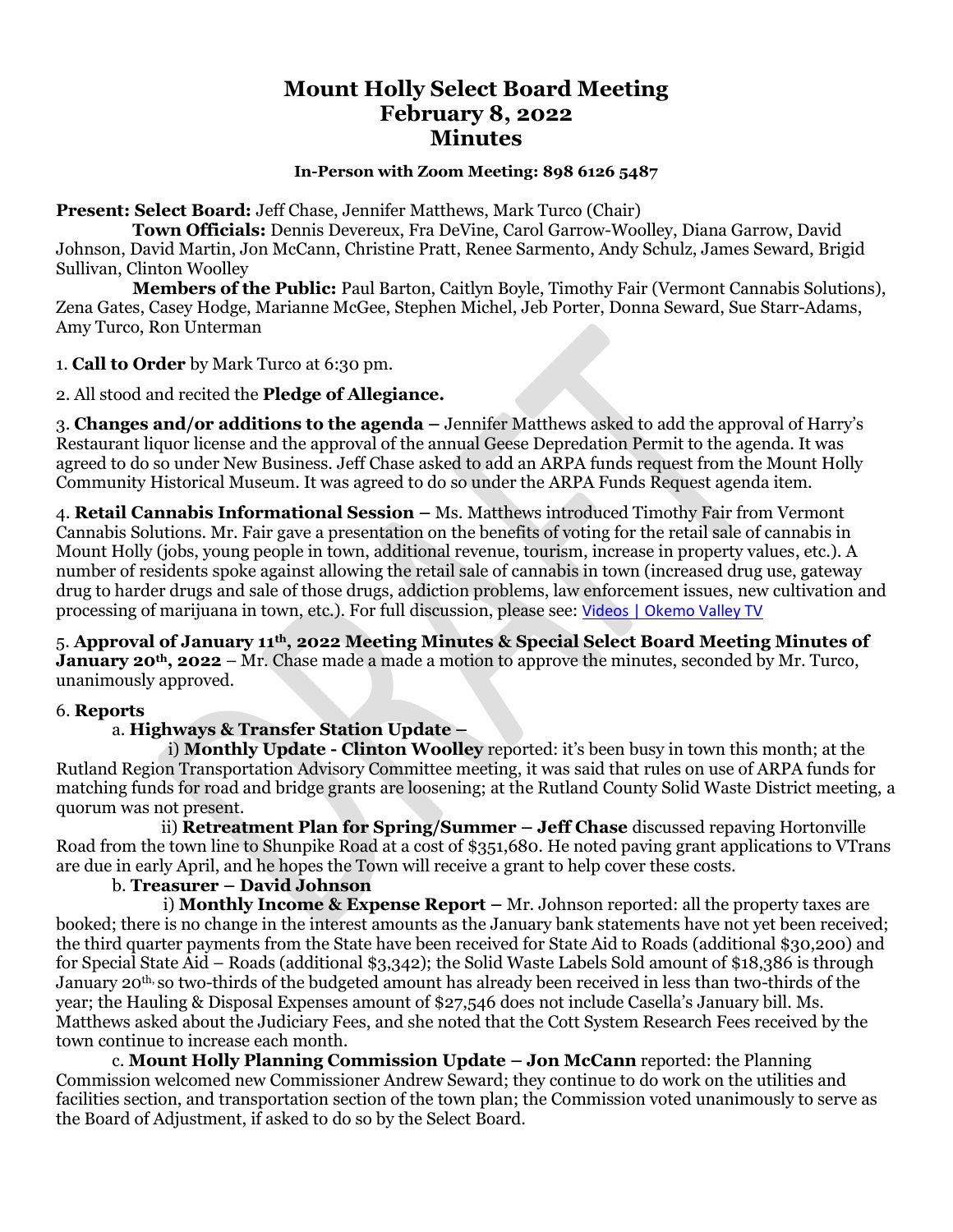d. **Mount Holly Conservation Commission Update –** Fra DeVine reported: the Commission is in the midst of restructuring; Annette Lynch has moved out-of-town and resigned from the Commission; he and Phil Crane are serving as co-leaders temporarily; the Commission is reviewing their policies and procedures; the work on the shade tree preservation plan is progressing, as is the Star Lake bottom barriers permitting process; work continues on the natural resource inventories with teams responsible for different ones; and, the Commission is working with the Planning Commission on any information they need from the natural resource inventories. The Select Board agreed to post the current opening on the Conservation Commission.

## 7. **Ongoing & Old Business**

a. **Traffic Ordinance –** Mr. Chase reviewed the traffic ordinance he drew up using VLCT's model and the traffic study information from the Rutland Regional Planning Commission. Discussion ensued about speed limits on various roads, town highway numbers, school zone speed, historic village and other signage, amongst other items.

b. **Junk Ordinance Enforcement –** The Select Board agreed to issue another municipal violation with an additional financial penalty to the property on VT Route 103 North, which continues to be in violation of the Junk Ordinance. The property owner will have 30 days to clean up the property before another violation and penalty are issued.

### c. **ARPA Funds Requests –**

i) **Land Records Digitization Project –** Mr. McCann presented the Select Board with a thorough but concise history of this project, which started in 2020 with the grant application and award of \$29,132 (\$10,000 more than requested) and the completion of the first part of the project. He reviewed what needs to be done next to continue to digitize and preserve the Town's land records. He also reviewed the proposals and costs to do this work. Discussion ensued about costs, need, computer access, methods, amongst other items. Mr. Chase made a motion to approve the use of up to \$11,800 to continue the work to digitize and preserve 40 years on town land records, seconded by Ms. Matthews. Mr. Chase and Ms. Matthews voted in favor the motion; Mr. Turco voted against it.

ii) **Mount Holly Community Historical Museum (agenda addition) –** Mr. Chase presented an email request for funds to cover the costs of a water line. Discussion ensued. Mr. Turco made a motion to approve the use of up to \$3,400 in ARPA funds for the water line costs, seconded by Mr. Chase, unanimously approved.

d. **Board of Adjustment –** Ms. Matthews presented the town attorney's recommendation that the Town of Mount Holly establish a Board of Adjustment in order to be in agreement with town regulations and to be in compliance with State Statutes (laws). Discussion ensued about the need for an in-town appeal process, the Environmental Court, legal costs to the town, the role of the Administrative Officer, the subdivision process, the composition of the Board of Adjustment and the number of its members, amongst other items. Mr. Turco made a motion to create a Board of Adjustment with up to seven members, seconded by Ms. Matthews, unanimously approved.

In most towns, the Board of Adjustment is comprised of the Planning Commission members, a model which has proven to work. Mr. Johnson suggested a Board of Adjustment made up of the Planning Commission members plus two other residents. The exact composition of the Board will be decided at the March Select Board meeting.

e. **Other –** Ms. Matthews asked about the current status of the **financial audits** as RHR Smith has not yet presented the Select Board with final audit results for the fiscal years ending June 30th, 2019 and 2020. Per the RFP, this was to have been done by the end of December. She will contact them regarding this.

### 8. **New Business (agenda additions):**

a. **Geese Depredation Permit –** Ron Unterman explained it was time to renew the annual permit to keep the beach area of Star Lake clean of goose poop. He noted this is the 12th year of the program. Ms. Matthews made a motion to approve the Geese Depredation Permit, seconded by Mr. Turco, unanimously approved.

b. **Harry's Restaurant Liquor License Renewal –** Mr. Turco made a motion to approve the liquor license renewal for Harry's Restaurant, seconded by Mr. Chase, unanimously approved.

9. **Citizen Comments –** There were none this evening.